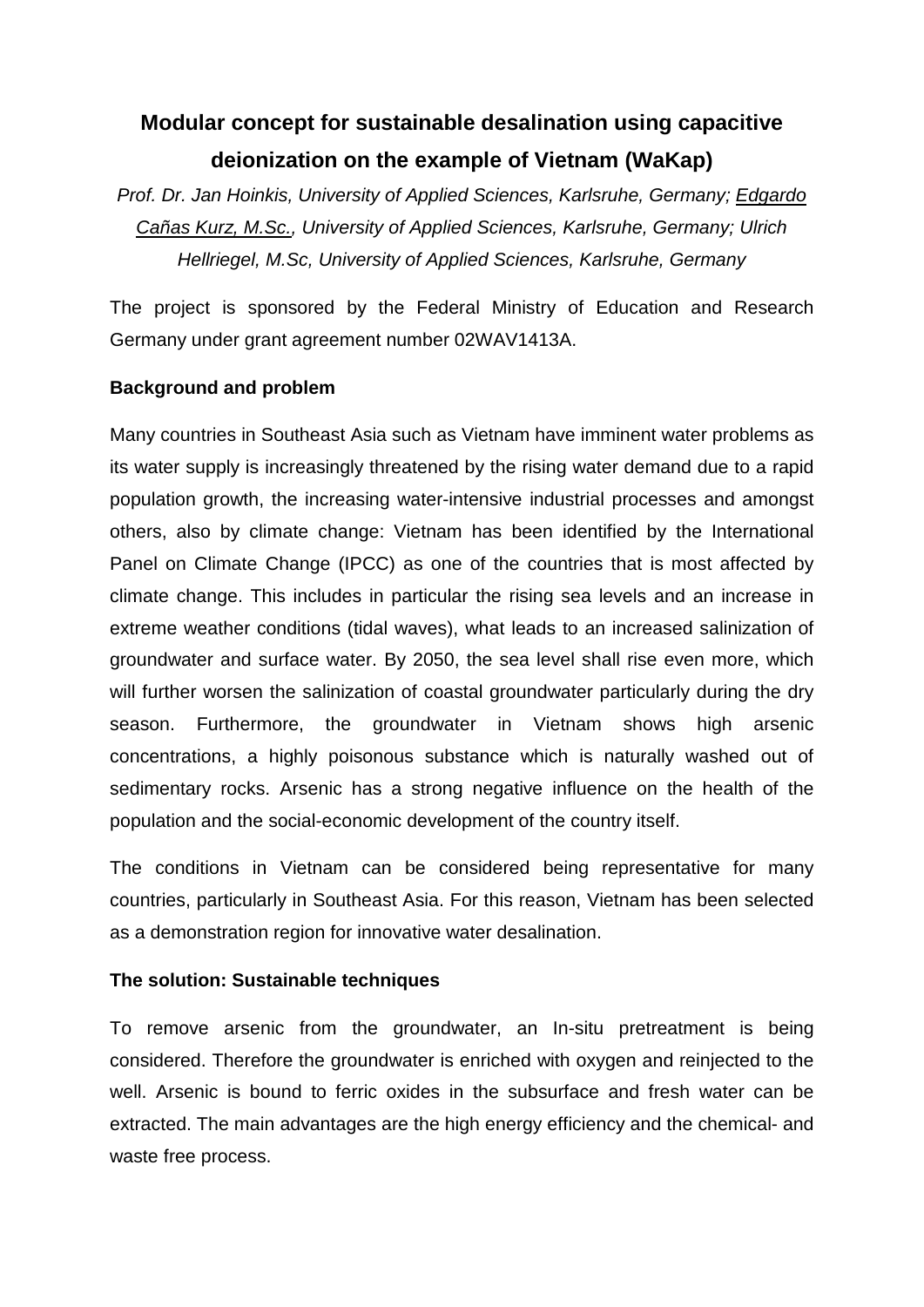Capacitive Deionization (CDI) is a novel technology for the desalination of brackish water with a low energy consumption. The combination of the CDI and the Reverse Osmosis (RO) technology shall clearly increase the energy efficiency and the recovery rate for both, groundwater and seawater treatment. For this, an adequate combination process will be tested developed.

A very important objective is the autonomous and renewable energy of the processes. Photovoltaic- and wind energy, realize a self-sufficient and decentralized operation, off the grid. At different pilot sites, adaptable modules shall provide the needed energy.

#### **The project: A modular concept for Vietnam**

The objective of the project is to develop a modular and cost efficient concept for sustainable water desalination and arsenic removal. The project is coordinated by the University of Applied Sciences Karlsruhe and is supported by the industrial partners Karl Spiegl GmbH & Co. KG and Winkelnkemper GmbH as well as Fraunhofer ISI. The latter carries out a sustainability assessment, taking into account environmental, economic and social aspects to determine the limits of applicability and assessment of potential effects. Furthermore, based on the results of the project, a marketable prototype for communities and private users in Southeast Asia shall be developed.

#### **Important results obtained to date**

After analyzing water samples from different possible sites, the first pilot plant for the treatment of arsenic affected groundwater in Vietnam has been set up in the An Giang province. The In-situ technology has been operated successfully for four months. Hereby arsenic and iron could be removed below the thresholds given by the WHO drinking water guidelines within the first 2 weeks of operation. Furthermore, the first parameters for the energy concept as well as for the sustainability assessment have been identified.

For investigating the energy consumption of the Membrane CDI (MCDI), experiments on a lab scale with saline model water  $(c_{TDS} < 2.0$  g/L) have been carried out. The removal of the salt ions has been also tested after spiking the water with As,  $NH_4$ <sup>+</sup> and  $Mn^{2+}$  (relevant ions with a high concentration present in the Vietnamese groundwater).